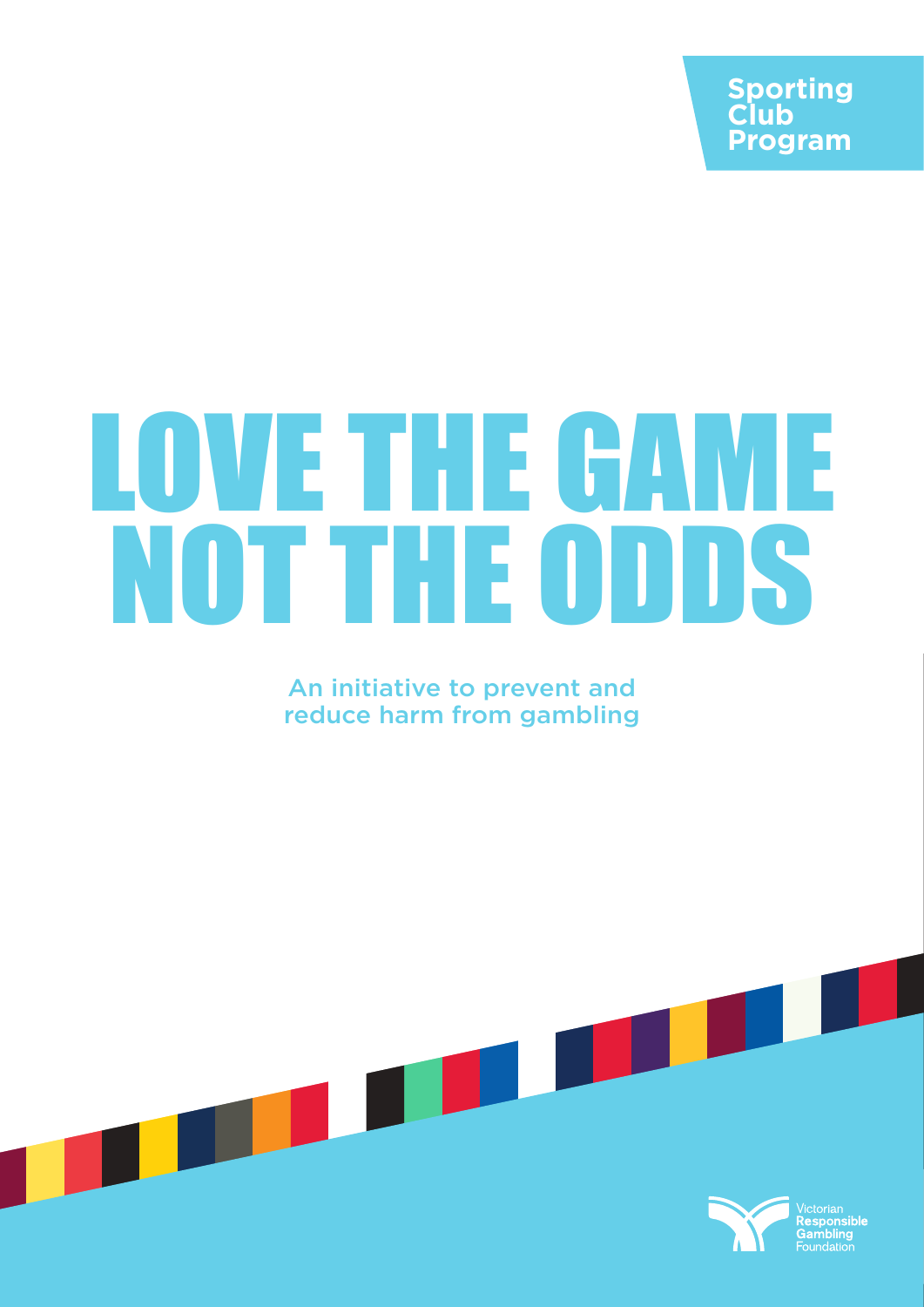# LUE CLAME **TAR**

The Victorian Responsible Gambling Foundation's Love the Game Sporting Club Program aims to disrupt the normalisation of gambling in sport, in particular by limiting the exposure of young people to gambling promotion. The program works at all sporting levels, from community to elite, to prevent and reduce gambling harm.

## NIS **COMMITMENT**

By joining the Love the Game Sporting Club Program, we understand the leadership role our organisation plays in encouraging balanced lifestyles and strengthening communities.

We accept a shared responsibility for raising awareness of the risks associated with gambling and will actively work to disrupt the normalisation of gambling in sport through our commitment to this Charter and through our actions.

| <b>Organisation name</b>           | <b>AFL Central Victoria</b>   |
|------------------------------------|-------------------------------|
| <b>Organisation representative</b> | <b>Carol Cathcart</b>         |
| <b>Position</b>                    | <b>Region General Manager</b> |
| <b>Date</b>                        | 19 February 2021              |
| <b>Signature</b>                   | <b>Carol Cathcart</b>         |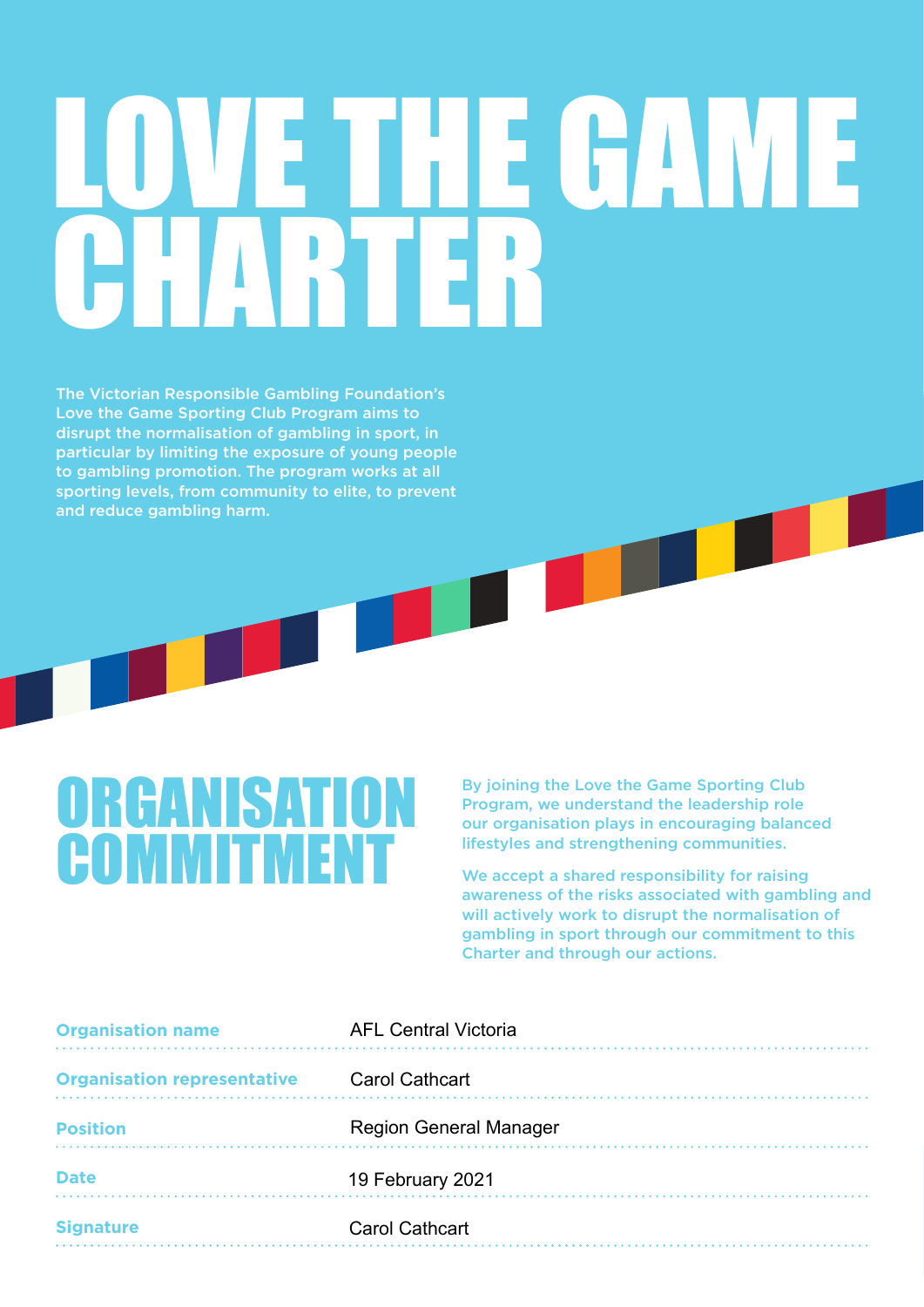#### DISRUPTING GAMBLING IN SPORT

- We will not partner or receive sponsorship (revenue or in-kind) from gambling providers<sup>[1]</sup> including gambling  $v$ enues $^{2}$ .
- We will not display gambling promotional material in or around the club, including ground signage<sup>[3]</sup>.
- We agree that sporting environments should be free from gambling promotion (excluding raffles) and we will engage key decision makers, such as national and state sporting bodies and local government, in discussions that work towards this goal.
- We will develop and implement a organisation-specific gambling policy that seeks to address gambling harm.

#### A HEALTHY AND SAFE ENVIRONMENT

- We will support and participate in awareness-raising activities including displaying program messages in and around our organisation and participating in the Love the Game themed round/s.
- We will support our community by providing education sessions and information about the risks of gambling and actively deter anyone under 18 years of age from participating in any form of gambling.
- If any member of our organisation is concerned about their own or someone else's gambling, we will make every effort to refer them to gambling support services.

#### SAFER FUNDRAISING, FUNCTIONS AND PRIZES

- Where young people under 18 years of age are present, our social and fundraising activities will not include any forms of gambling (excluding raffles).
- We will not provide gambling incentives as player awards or prizes.
- Our functions will be held in venues that align with our organisation gambling policy.

1] Examples of gambling providers includes betting operators (traditional and online), racing industry organisations, casinos, lotto, Keno, etc.

2] Local clubs sponsored by venues that operate pokies are exempt from this clause. These clubs should encourage the venue to contact their local venue support worker and operate under the Venue Best Practice Guide.

3] Signage and advertising space at grounds that is not owned or controlled by the sporting club is exempt.

This charter underpins the Victorian Responsible Gambling Foundation's Sporting Club Program, supporting clubs to establish healthy and safe environments in relation to gambling.